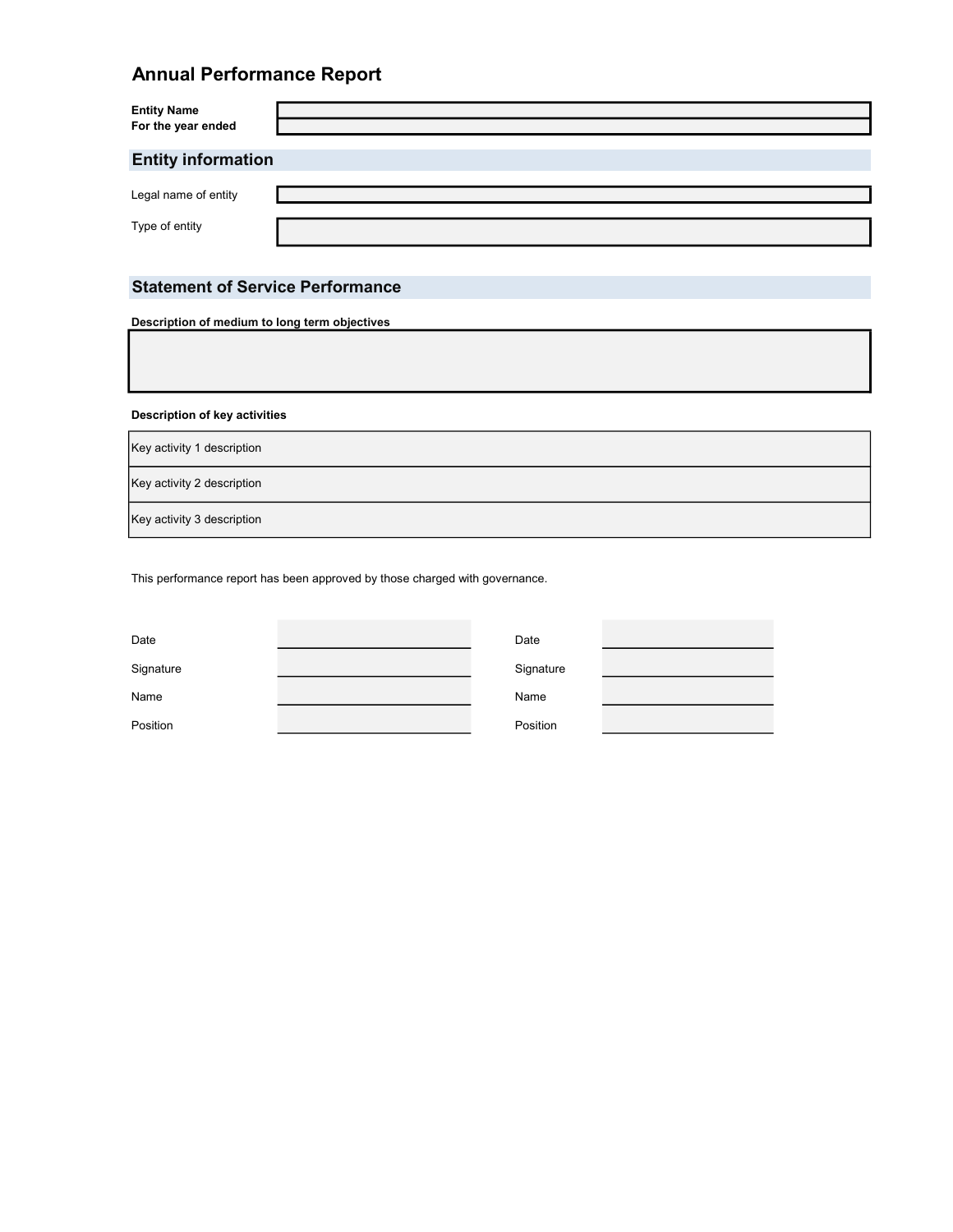# Annual Performance Report

Entity Name For the year ended

# Statement of cash received and cash paid

|                                                                    | <b>Current year</b> | Last year |
|--------------------------------------------------------------------|---------------------|-----------|
|                                                                    | \$                  | \$        |
| Opening balance in bank account(s) and cash on hand                |                     |           |
| Plus cash received from operating activities                       |                     |           |
| Donations, koha, bequests and other fundraising                    |                     |           |
| Grants received                                                    |                     |           |
| Fundng from service delivery grants/contracts                      |                     |           |
| Membership fees and subscriptions                                  |                     |           |
| Sale of goods or services (commercial activities)                  |                     |           |
| Interest or dividends received                                     |                     |           |
| Other cash received                                                |                     |           |
| Total cash received from operating activities                      |                     |           |
| Less cash paid for operating activities                            |                     |           |
| Fundraising costs                                                  |                     |           |
| Employee remuneration                                              |                     |           |
| Volunteer and other employee costs                                 |                     |           |
| Costs related to sale of goods or services (commercial activities) |                     |           |
| Other costs related to delivery of entity objectives               |                     |           |
| Grants and donations paid                                          |                     |           |
| Other cash paid                                                    |                     |           |
| Total cash paid for operating activities                           |                     |           |
| GST paid or refunded in the financial year                         |                     |           |
| Cash surplus or (deficit) from operating activities                | $\blacksquare$      |           |
|                                                                    |                     |           |
| Plus: Cash received from other activities                          |                     |           |
| Sale of investments                                                |                     |           |
| Sale of other assets                                               |                     |           |
| Advance of loans and borrowings                                    |                     |           |
| Total cash received from other activities                          |                     |           |
| Less: Cash paid for other activities                               |                     |           |
| Purchase of investments                                            |                     |           |
| Purchase of other assets                                           |                     |           |
| Repayment of loans and borrowings                                  |                     |           |
| Total cash paid for other activities                               |                     |           |
| Cash surplus or (deficit) from other activities                    |                     |           |
| Income tax paid or refunded (if applicable)                        |                     |           |
| Increase or (decrease) in cash for the financial year              |                     |           |
| Closing balance in bank account(s) and any cash on hand            |                     |           |
| <b>Represented by:</b>                                             |                     |           |
| Closing balance of bank account(s)                                 |                     |           |
| Balance invested in term deposit(s)                                |                     |           |
| Cash on hand                                                       |                     |           |
| Total cash balances held                                           |                     |           |